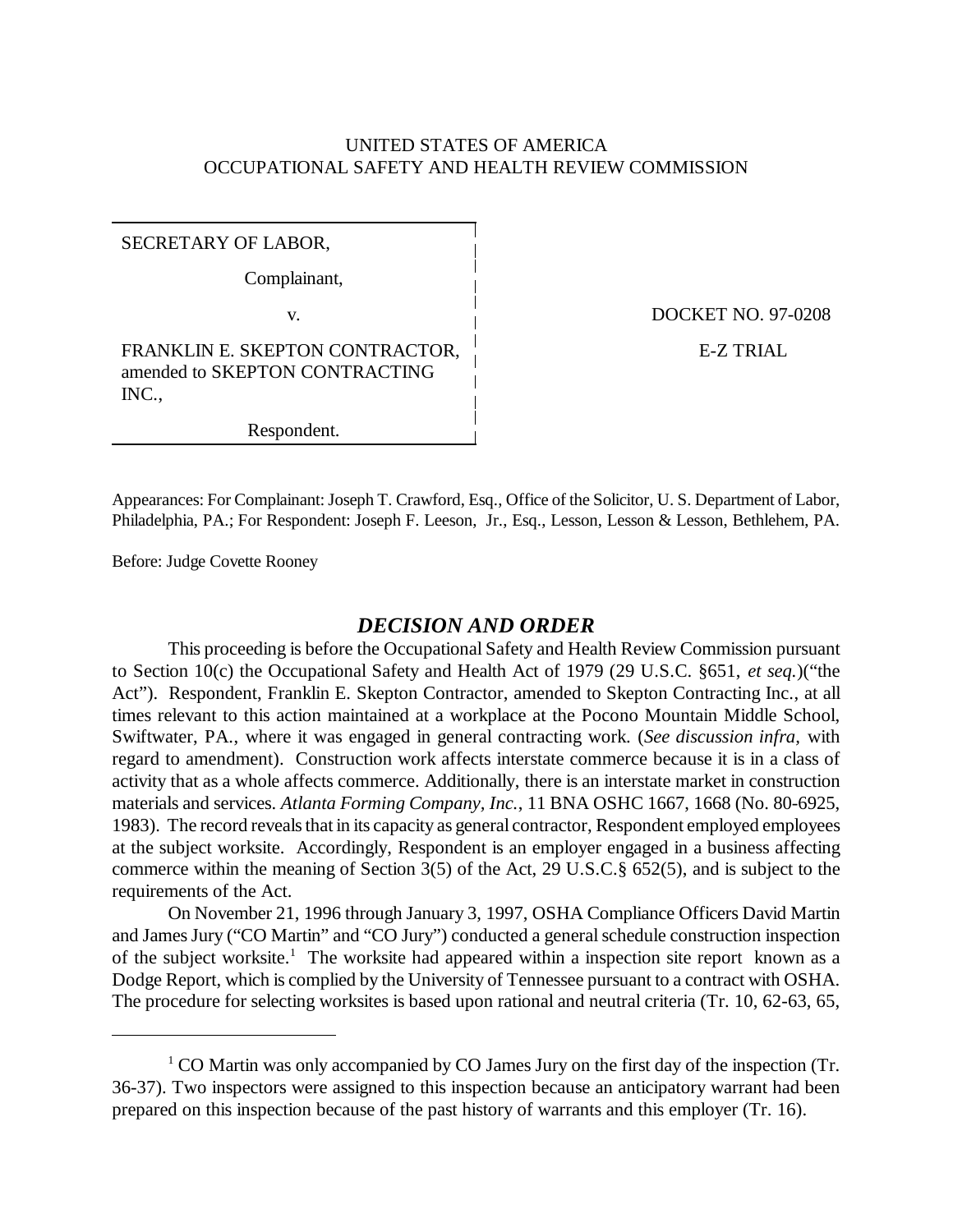72-73, Exh R-1).<sup>2</sup> The Dodge Report identified Respondent as the general contractor on the subject worksite, which involved the construction of a middle school (Tr. 72). Upon arrival at the worksite, the compliance officers went to the office trailer identified as Respondent's and held an opening conference with Mr. Harry Bears, who had identified himself as Respondent's superintendent (Tr. 17- 18).<sup>3</sup> Mr. Beers acknowledged that he had control over the subcontractors on the worksite (Tr. 105). After the opening conference, CO Martin and CO Jury accompanied by Mr. Beers started to walk through the worksite to observe any possible hazards (Tr. 21-22). As a result of this inspection, on January 14, 1997, Respondent was issued one citation containing five items alleging serious violations with a proposed total penalty in the amount of \$2,100.00. By timely Notice of Contest, Respondent brought this proceeding before the Review Commission. On May 8, 1997, the undersigned granted Complainant's Motion to Amend Citation 1, Item 1a [§1926.100(a)], to allege in the alternative a repeat violation. A hearing was held before the undersigned on May 15, 1997. Prior to the taking of testimony, counsel for Complainant withdrew Citation 1, Items 2a and 2b. Accordingly, the remaining issues involve Citation 1, Items 1a and 1b, and Item 3.

During the course of the hearing, Respondent alleged that the firm working at the subject worksite was Skepton Construction Inc., and not Franklin E. Skepton, General Contractor. Counsel for Complainant has moved to amended the caption of this matter to reflect this name change (Tr. 158; Complainant's Post-Trial Brief, p. 5). The undersigned finds that a review of the record reveals that Respondent has not in any manner been prejudiced by this error. Upon OSHA's arrival at t he subject worksite, Respondent's superintendent, Harry Beers, identified himself as an employee of Franklin Skepton Contractor and he fully cooperated during the course of the inspection (Tr. 17-20). Additionally, Franklin E. Skepton testified that he was President of Skepton Construction, Inc. (Tr. 134-135). Accordingly, pursuant to Federal Rule of Civil Procedure 15(b), the captioned is amended to reflect the name Skepton Construction, Inc.

## **SECRETARY'S BURDEN OF PROOF**

The Secretary has the burden of proving his case by a preponderance of the evidence. In order to establish a violation of an occupational safety or health standard, the Secretary has the burden of proving: (a) the applicability of the cited standard, (b) the employer's noncompliance with the standard's terms, (c) employee access to the violative conditions, and (d) the employer's actual or constructive knowledge of the violation (the employer either knew or with the exercise of reasonable diligence could have known, of the violative conditions).

*Atlantic Battery Co.,* 16 BNA OSHC 2131, 2138 (No. 90-1747, 1994). **DISCUSSION**

**Citation 1, Item 1a: Alleged Violation of 29 CFR §1926.100(a)**

The standard sets forth:

#### **Head Protection**

(a) Employees working in areas where there is a possible danger of head

 $3$  Mr. Franklin E. Skepton testified that there were six prime contractors on the worksite, and his company, Skepton Construction Inc. had the general trades contract (Tr. 112).

 $2$  "Tr." refers to the hearing transcript.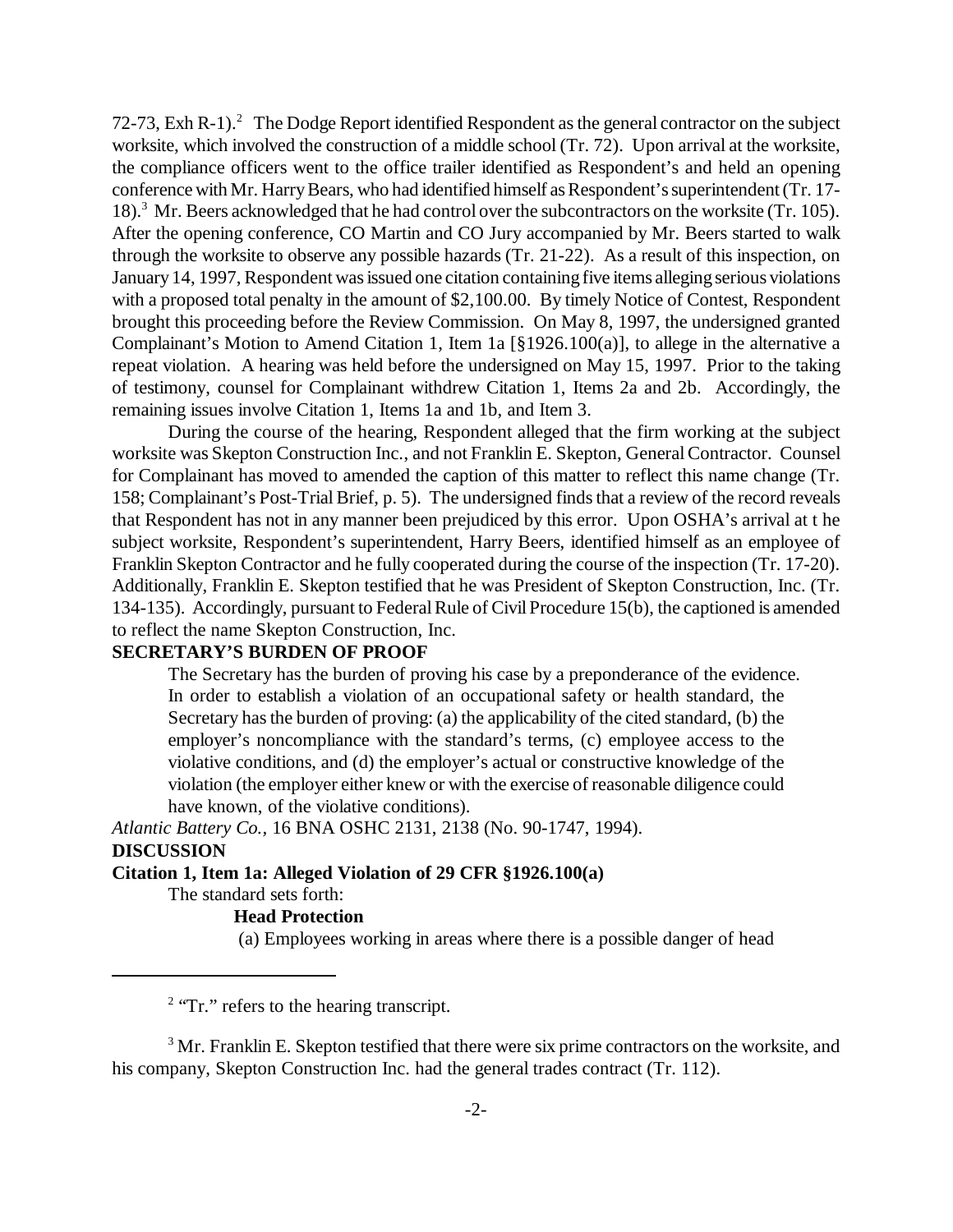injury from impact, or from falling or flying objects, or from electrical shock and burns, shall be protected by protective helmets.

The Secretary's Citation sets forth:

 (a) Pocono Mountain Middle School: A worker in an area where there was a danger of head injury from impact or falling or flying objects was not protected by a protective helmet.

The undersigned finds that the standard is applicable because respondent was engaged in construction. CO Martin testified that he issued this violation based upon an observation he made of Mr. Beers on December 17, 1996<sup>4</sup>. He testified that Mr. Beers was just stepped a few steps outside the office trailer when a piece of construction equipment, a backhoe drove past him on a passageway in front of the job trailer (Tr. 24, 77). The backhoe was within three to six feet from him as it drove past (Tr. 94). Mr. Beers, who was on his way to the area where the steel erection was actually taking place, did not have on a hard hat (Tr. 24). CO Martin testified that construction work had occurred in the area on prior days, however, on the day he observed this condition the actual steel erection was across the road "maybe 50 to 60 feet away" from Mr. Beers (Tr.24-25, Exh.R-2).<sup>5</sup> At the time of the observation, the backhoe was not in operation and the front scoop was close to the ground, about a foot or two from the ground, and the back-digger was in a retracted position (Tr. 79-80). CO Martin testified that the hazard presented was that Mr. Beers could have been struck in the head by some part of the backhoe as it went past him (Tr. 31, 95). He further testified that because someone was riding in the front bucket, if that person had fallen out of the bucket as it passed Mr. Beers, the driver of the backhoe would have had to swerve the backhoe in order to avoid hitting the fallen individual. During the course of the swerve, the backhoe would extend out of the area of forward travel and the person, Mr. Beers could have been struck on the side (Tr. 81-82).<sup>6</sup> He also stated that he was concerned that Mr. Beers could be struck in the head as the backhoe went pass him (Tr. 95). CO Jury further testified that in the event that the backhoe portion of the machine were to strike an individual on the side of the head, a hard hat would provide head protection (Tr. 149). He also stated that if the backhoe struck the upper portion of an individual's body and knocked said individual to the ground, a hard hat would also offer some protection (Tr. 150).

A review of the standard reveals that it requires hardhats to guard against impact as well as falling objects. Furthermore, Review Commission precedent has established that this standard by its express language applies whenever employees are exposed to a possible danger of head injury. Thus,

<sup>&</sup>lt;sup>4</sup> The undersigned notes that CO Martin testified that upon his arrival at the worksite he observed unspecified workers on the worksite working without hardhats (Tr. 22). However, counsel for Complainant informed the undersigned that this violation refers to only to the activity of Mr. Beers (Tr. 40).

 $<sup>5</sup>$  Mr. Skepton testified that the actual construction site was 125 feet from the trailer. (Tr. 117,</sup> 125).

<sup>&</sup>lt;sup>6</sup> CO Martin further testified that sometimes debris on the backhoe and if the backhoe swerves the debris can be thrown off. He acknowledged that he did not see anything, such as debris, that could have fallen onto Mr. Beers from above (Tr. 83).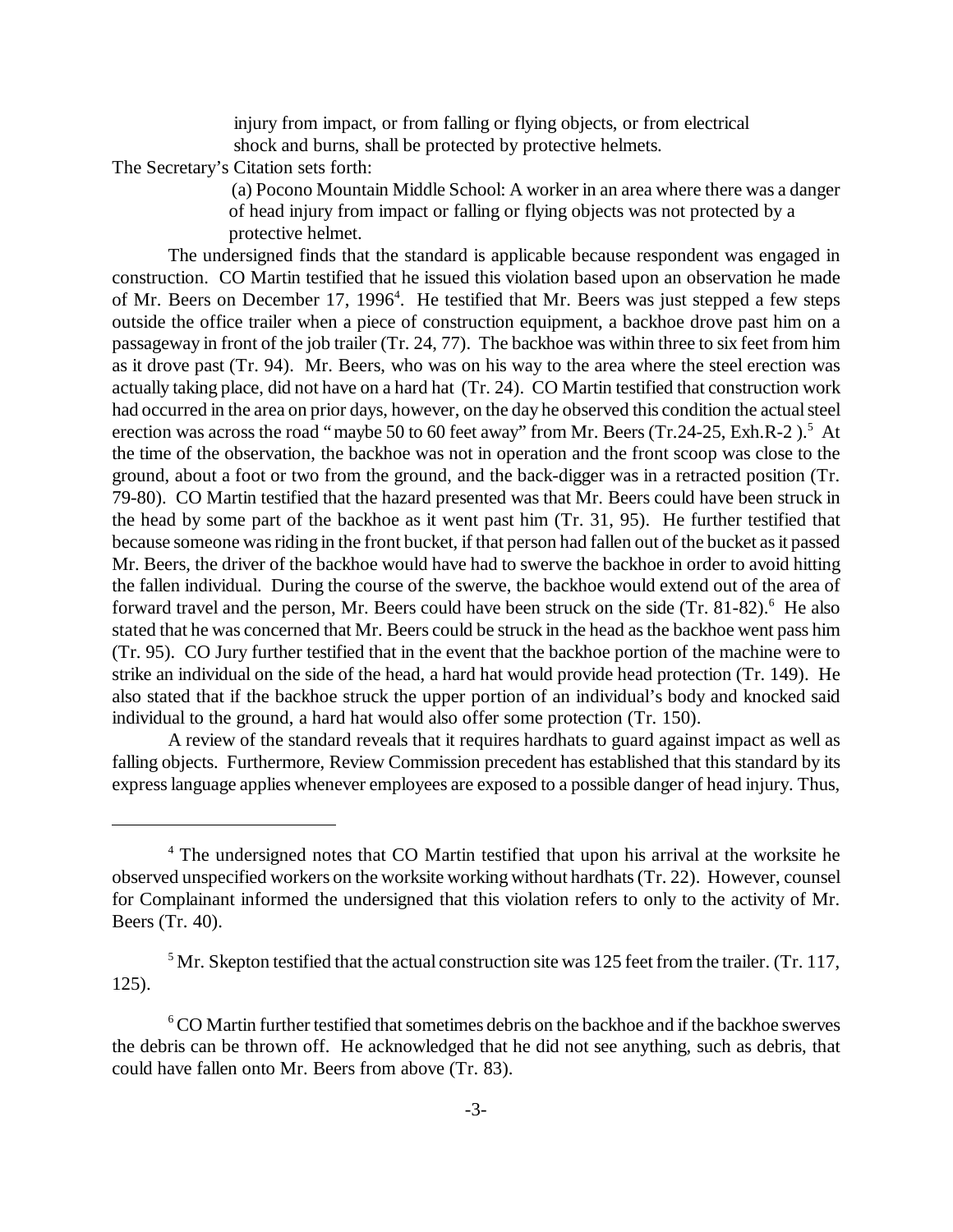the standard requires proof of an access to zone of danger rather than actual exposure test. *Adams Steel Erection, Inc.*, 766 F.2d 804, 12 BNA OSHC 1393, 1398 (3d. Cir., 1985). In *RGM Construction Co.*, 17 BNA OSHC 1229, 1234 (No. 91-2107, 1995), the Review Commission reviewed the element of employee exposure and zone of danger.

The Secretary may prove employee exposure to a hazard by showing that during the course of their assigned duties, their personal comfort activities on the job, or their normal ingress-egress to and from their assigned workplaces, employees have been in a zone of danger or that it is reasonably predictable that they will be a zone of danger. *Kaspar Electroplating Corp.*, 16 BNA OSHC 1517, 1521 (No. 90-2866, 1993); *Armour Food Co.*, 14 BNA OSHC 1817, 1824 (No. 86-247, 1990). The zone of danger is determined by the hazard presented by the violative condition and is normally that area surrounding the violative condition that presents the danger to employees which the standard is intended to prevent. *Gilles & Cotting, Inc.,* 3 BNA OSHC 2002, 2003 (No. 504, 1976).

A review of the aforementioned testimony establishes by a preponderance of the evidence that Mr. Beers' had access to a zone where there was a possible danger of head injury from impact that a hardhat would have guarded against. In light of the fact that Mr. Beers and CO Martin were accessing the worksite from the subject road, it is apparent that this road was one in which employees utilized and equipment was transported. Furthermore, Mr. Beers was on his way to the inspection site where it was reasonably predictable that he would be in the zone of danger (Tr. 151). The testimony of the compliance officers also established exposure to the hazard of a head injury as he described the possible occurrence of swerving of the backhoe and the resulting side impact. Accordingly, the undersigned finds that the record establishes noncompliance with the cited standard and employee exposure.

 "Because corporate employers can only obtain knowledge through their agents, the actions and knowledge of supervisory personnel are generally imputed to their employers, and the Secretary can make a prima facie showing of knowledge by proving that a supervisory employee knew of or was responsible for the violation."*Todd Shipyards Corporation*, 11 BNA OSHC 2177, 2179 (No. 77-1598, 1984). See also *Dun Par Engineered Form Co.*, 12 BNA OSHC 1962 (No. 82-928, 1986)(the actual or constructive knowledge of an employer's foreman can be imputed to the employer). In the instant matter, prior to going on the inspection Mr. Beers took no measures to ensure that he would not be exposed to the hazards the cited standard was promulgated to prevent. This is evidence which indicates a lack of reasonable diligence to anticipate and prevent the occurrence of hazards to which he and employees may have been exposed. Accordingly, the undersigned finds knowledge on the part of the Respondent.

A violation is "repeated" if, at the time of the alleged repeated violation, there was a Commission final order against the same employer for a substantially similar violation. *D.M. Sabia Co.,* 90 F. 3d 854, 17 BNA OSHC 1680 (1996), citing *Potlach Corp.,* 7 BNA OSHC 1061(No. 16183, 1979). Complainant introduced evidence at the hearing which reflected that Respondent was cited for a violation of 29 C.F.R.§1926.100(a) on August 6, 1993. This citation was affirmed in a Review Commission decision which became a final order of the Review Commission on March 13, 1995. The Third Circuit denied Respondent's Petition for Review of said order on December 20, 1995. *See* Exhs. C-1, C-3 and C-4. Accordingly, the instant violation was appropriately classified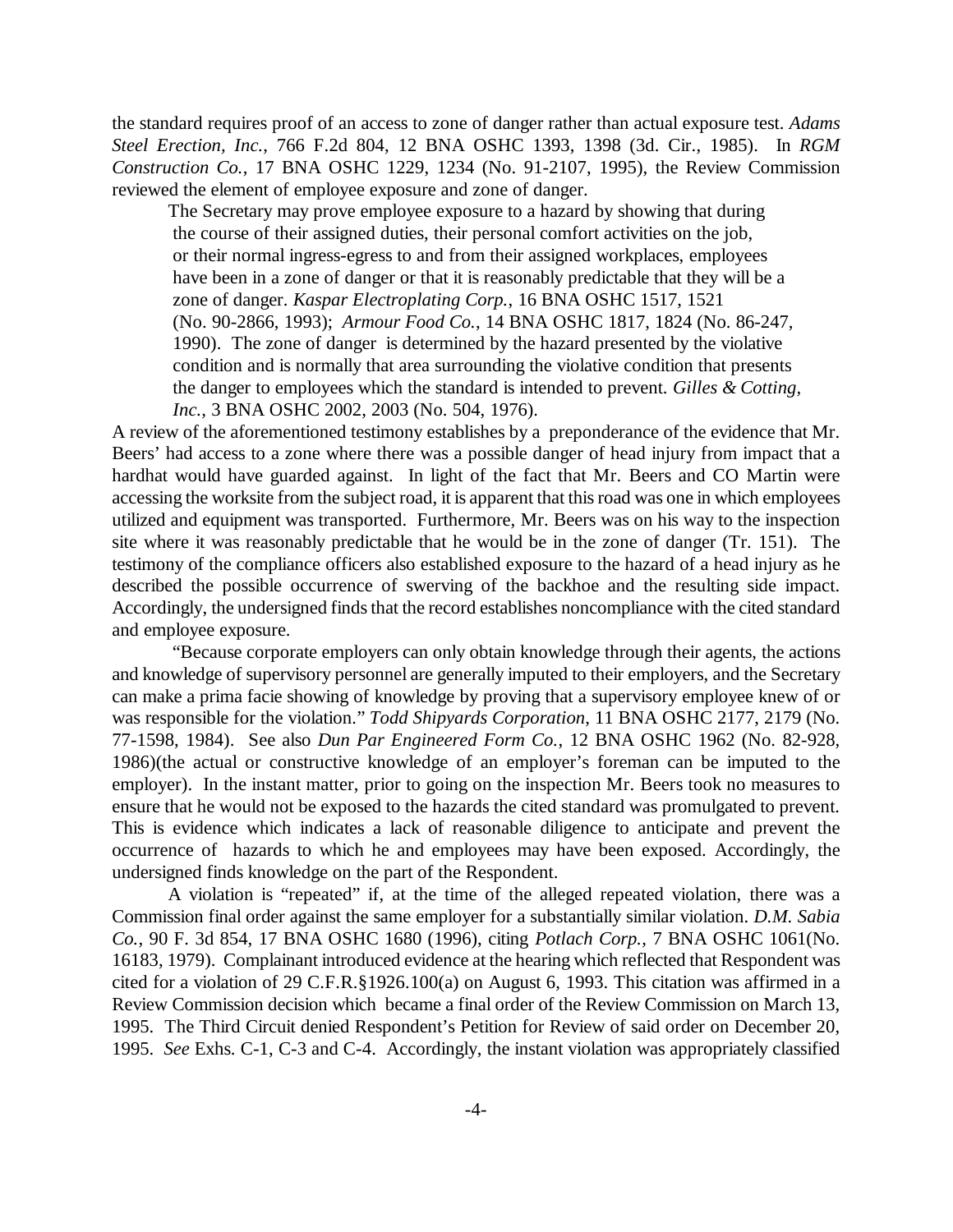as repeated. The subject violation was also appropriately classified as serious because as previously discussed it was possible that an accident could occur wherein serious injury or death could be expected.

The undersigned finds that based upon the testimony introduced at trial, the gravity of the instant violation shows that the severity of the expected injury was severe, and because there was only one employee exposed to the violation the probability of the occurrence of an accident was low. The record reveals that the employer had 40 employees. In light of the fact that this is a repeat violation the only adjustment factor which should be applied to the penalty is for size. The undersigned finds that a penalty in the amount of \$1,400.00 would be appropriate and will produce the necessary deterrent effect.

#### **Citation 1, Item 1b: Alleged Violation of 29 CFR §1926.102(a)(1)**

The standard sets forth:

### **Eye and face protection**

 (a) *General.* (1) Employees shall be provided with eye and face protection equipment when machines or operations present potential eye or face injury from physical, chemical, or radiation agents.

The Secretary's Citation sets forth:

 (a) Pocono Mountain Middle School: A worker using a saw where there was a danger of eye injury was not protected by safety glasses.

The instant standard requires that employees be "provided" with eye and face protection when machines or operations present hazards of eye or face injury. During CO Martin's walkaround, he observed an employee operating a circular saw to cut a two by four piece of wood on the ground floor area of the school. The employee was not using eye protection at the time of this observation (Tr. 43). CO Martin testified that the chips flying off the blade could have struck the employee in the eye (Tr. 43). CO Martin testified that when he brought this to the attention of Mr. Beers, he stated that he had issued eye protection to the workers. Mr. Beers interrupted the worker and reprimanded the employee and told to go and get his eye protection  $(Tr.43-44)$ .<sup>7</sup> The worker indicated that his glasses were in his lunch box at another location on the worksite. A coworker offered to give him his glasses, however Mr. Beers told the employee not to use another worker's glasses (Tr. 103-104). The worker left and a short time later he returned with a pair of safety glasses (Tr. 44).

The Review Commission has considered a number of cases where the Secretary has argued that "provide" means "require use of". In the matter of *Contractors Welding of Wester New York Inc.,* 15 BNA OSHC 1249, *appeal dismissed and remanded* 15 BNA OSHC 1874 (No. 88-1847, 1992), the Review Commission ruled that an employer's failure to require employees to wear available life vests did not constitute a violation of §1926.106(a), because the term "provide" in that standard could not reasonably be interpreted as including a use requirement. The Review Commission reviewed several of its previous decisions as well as several court of appeal decisions where the Secretary had argued that the word "provided" meant "require the use of". The Review Commission concluded that in these cases the word "provide" was not ambiguous and that it was commonly understood to mean "furnish" or "make available". Although, the case was subsequently

 $7$  During Mr. Skepton's testimony he stated that his company issues hardhats and safety glasses to its employees (Tr. 136).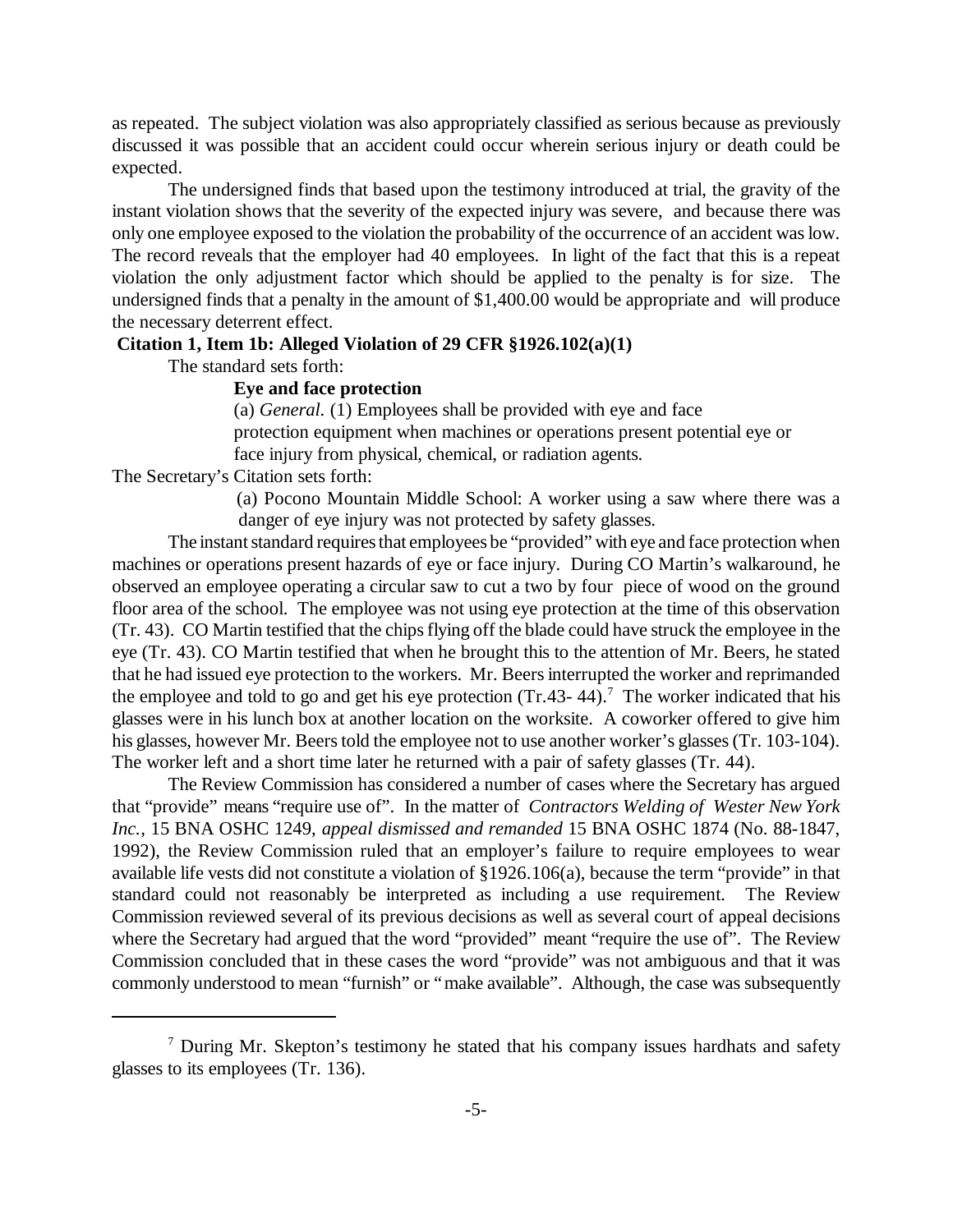settled, the Commissioners reiterated their position in the settlement order, stating that their analysis of the issue still constituted valid precedent. 15 BNA OSHC 1876.

In view of Review Commission precedent and the evidence presented in this case, the undersigned finds that the Respondent did supply eye protection and vacates said violation.

## **Citation 1 Item 1, Item 3: Alleged Violation of 29 CFR §1926.153(h)(5)**

The standard sets forth:

### **Liquefied petroleum gas (LP-Gas)**

 (h) *Containers and equipment used inside of buildings or structures.*(5) Valves on containers having water capacity greater than 50 pounds (nominal 20 pounds LP-Gas capacity) shall be protected from damage while in use or storage.

The Secretary's Citation sets forth:

 (a) Pocono Mountain Middle School: The valve on an LP-gas container having a water capacity greater than 50 pounds was not protected from damage while in use or storage.

The undersigned finds that the standard is applicable because respondent was engaged in construction. CO Martin testified that he issued this violation because he observed a container containing liquid petroleum gas (LP gas) on the ground floor area that did not have protective valve cap which would protect the tank from liberating gas in the event it was struck (Tr. 49; 106, 108; Exh. C-2 at 0102)<sup>8</sup>. The LP gas was being used as fuel for a heater in the area and is flammable. He testified that because the valve was not protected, it could have been knocked off or damaged by some of the material employees carried or by small loaders operating in the area. The hazard associated with this condition is one of an explosion and/or fire. Once the valve was broken the LP gas which is highly flammable, could escape and create an ignition source in the area where there was electrical equipment in operation (Tr. 51, 107-108). CO Martin testified that Mr. Beers identified the worker in the vicinity of the LP gas container as his worker, i.e., this is the area where the employee cutting wood without eye protection had been observed (Tr. 54). Mr. Skepton testified that the tanks were part of a shipment of tanks from a local bottled gas company to be used for temporary heat. When the tanks arrived some of the caps did not fit (Tr. 121). Mr. Skepton believed that because the tank had been tied to a column it presented no hazard.

The undersigned finds that the condition of the cited gas container establishes noncompliance with the cited standard and because of its location it was subject to being struck. The employees in the area were exposed to the hazard of an explosion and/or fire. The undersigned further finds that in light of the fact that there was a second tank on site which had the proper cap on it and Mr. Beers found a cap for a third tank and attempted to install it onto the tank, if the employer had exercised reasonable diligence the presence of the violative condition could have known (Tr. 106, 107, Exh, C-2:0046-0105). Thus, the employer had knowledge of the violation. The violation was properly classified as serious because in the event of an explosion or fire death or serious physical harm could be expected.

The penalty for this violation was appropriately assessed at \$700.00. The gravity of the violation showed that the severity of injury expected was high and the probability of the occurrence

<sup>&</sup>lt;sup>8</sup> CO Martin testified that he observed more than on container without a cap in the area, however he only cited one in his citation (Tr. 52-53).